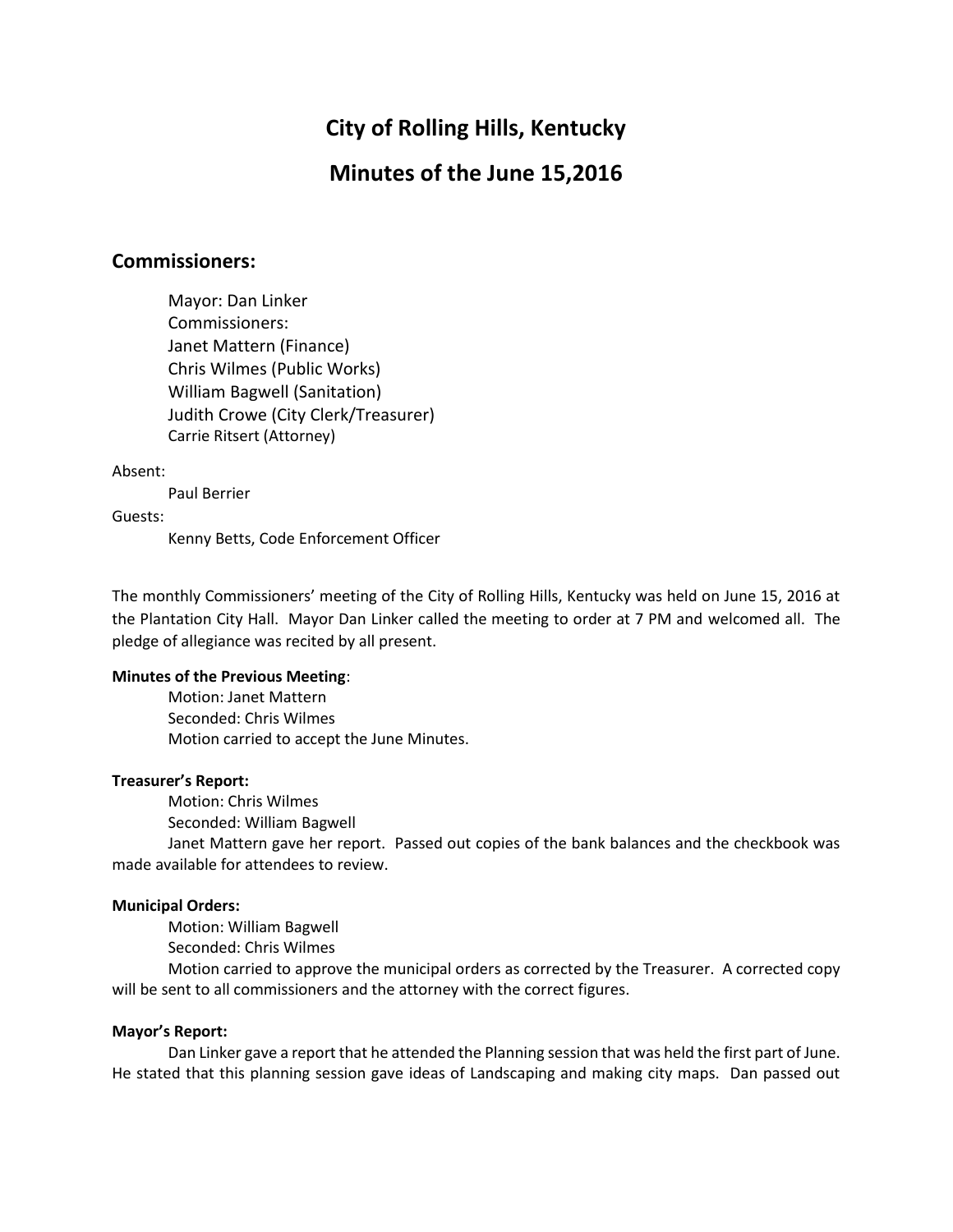maps that he got from Google showing the roads, stop signs and stated that he could have it enlarged. The rest of his report will be covered with the agenda items.

#### **Attorney's Report:**

Carrie Ritsert gave her report. She advised the commission as to the affect a change in the ad valorem tax rate would have on revenues and has also added language to the ordinance to allow for an additional "attorney collection fee" to be added when liens have to be filed due to late or no payment of taxes. After, William Bagwell made a motion to keep the tax rate the same at .0193 per \$100 of assessed value. Motion was seconded by Janet Mattern and approved by all. Someone made a motion to do a second summary reading of the proposed Ordinance # 1, Series 2016-2017, a second summary reading was done by Carrie Ritsert and a motion was made by Chris Wilmes to accept the ordinance as read. Motion was seconded by William Bagwell and approved by all. With increased home values, the tax rate will amount to a revenue increase of approximately \$3000 in the coming fiscal year.

Chris Wilmes made a motion to do a second summary reading of proposed budget Ordinance #2, series 2016-2017, seconded by Janet Mattern and approved by all. A second summary reading was done by Carrie Ritsert. Janet Mattern moved to accept the budget ordinance as read, William Bagwell seconded the motion and it was approved by all.

Janet Mattern made a motion to do a second summary reading of the proposed pay Ordinance #3, Series 2016-2017. Motion was seconded by Chris Wilmes and approved by all. Carrie Ritsert did the second summary reading and Chris Wilmes made a motion to accept the ordinance as read. Ordinance was seconded by William Bagwell and approved by all.

William Bagwell made a motion to do a second summary reading of the proposed business license fee amendment Ordinance #4, Series 2016-2017 which sets the new business license fees at a fixed fee of \$200. Motion was seconded by Janet Mattern and approved by all. Carrie Ritsert did the second summary reading. Janet Matter made a motion to approve the business license ordinance as read. Motion was seconded by Chris Wilmes and approved by all.

William Bagwell made a motion to do a second summary reading of the Fiber Ordinance #5, Series 2016- 2017. Motion was seconded by Chris Wilmes and approved by all. Carrie Ritsert did the second summary reading. Janet Mattern made a motion to accept the fiber ordinance as read. Motion was seconded by Chris Wilmes and approved by all.

Carrie Ritsert will release the lien on the resident on Kenlock Drive. All the pasted due taxes have been paid. The warning that are being issued to rental properties should be sent to the home owners as the are not being given to the owners and they are not aware of what is not being done. Kenny stated that he will contact the owners of the rental properties to make sure that they are aware of the problems that the city is having. Parked cars that are not moving need to have notices left on them.

#### **Sanitation:**

William Bagwell gave his report with problem of sofa in the road, had it moved to be hauled off, trash cans with missing wheels or damaged have been replaced.

At 9215 Aylesbury has raccoons and this a nuisance to the city. Needs to have a letter sent to the owner of the house, advising them of the problem, maybe fining them, and calling 311. The neighbor also called and stated that they were in her house also. Bill also stated that lawn waste is the last things picked up on garbage day. So you don't need to call until later in the day. He reminded that if you have large items